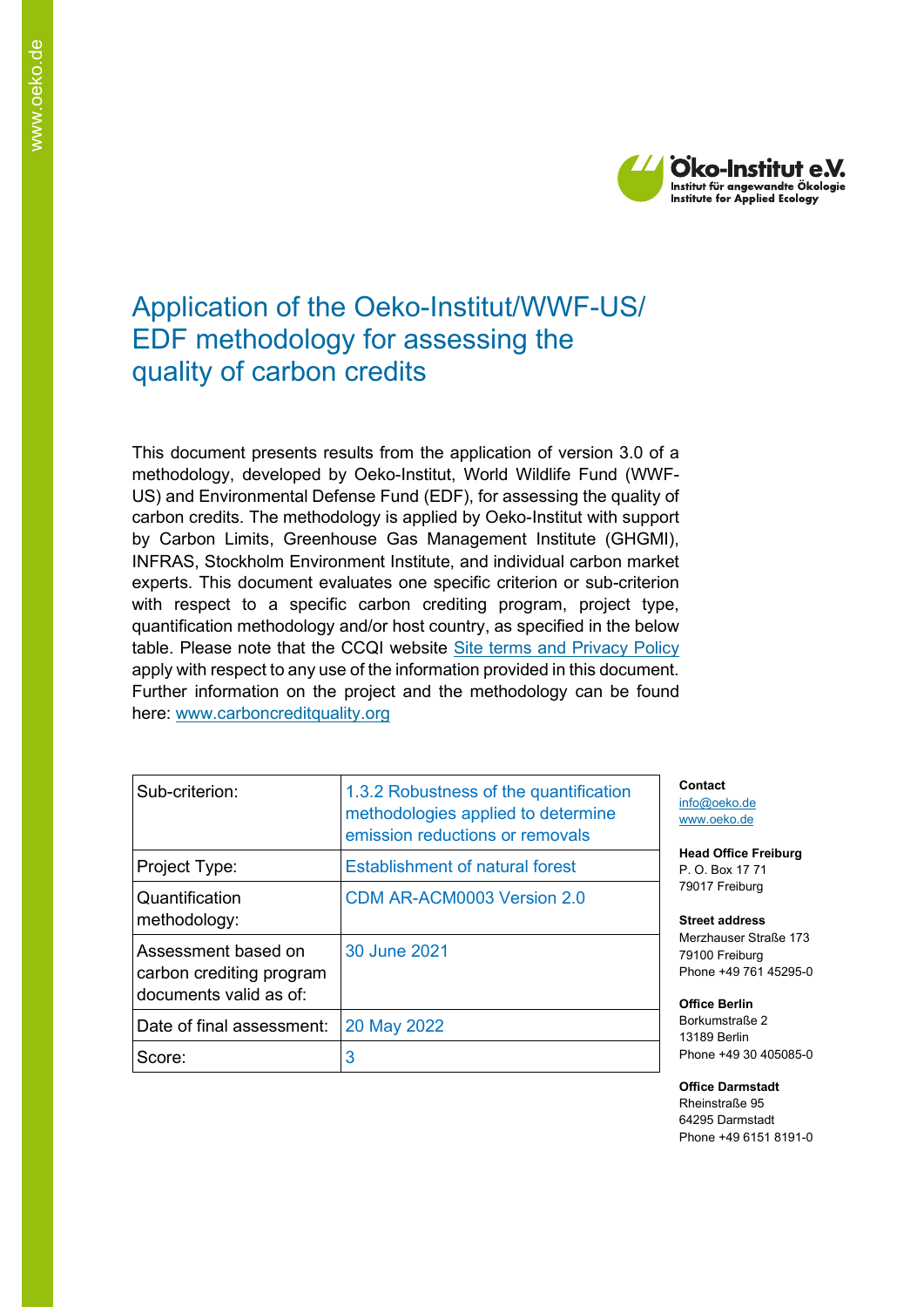# **Assessment**

## **Relevant scoring methodology provisions**

The methodology assesses the robustness of the quantification methodologies applied by the carbon crediting program to determine emission reductions or removals. The assessment of the quantification methodologies considers the degree of conservativeness in the light of the uncertainty of the emission reductions or removals. The assessment is based on the likelihood that the emission reductions or removals are under-estimated, estimated accurately, or over-estimated, as follows (see further details in the methodology):

| <b>Assessment outcome</b>                                                                                                                                                                                                                                                                                                                              | <b>Score</b>   |
|--------------------------------------------------------------------------------------------------------------------------------------------------------------------------------------------------------------------------------------------------------------------------------------------------------------------------------------------------------|----------------|
| It is very likely (i.e., a probability of more than 90%) that the emission reductions or<br>removals are underestimated, taking into account the uncertainty in quantifying the<br>emission reductions or removals                                                                                                                                     | 5              |
| It is likely (i.e., a probability of more than 66%) that the emission reductions or removals<br>are underestimated, taking into account the uncertainty in quantifying the emission<br>reductions or removals<br>OR.                                                                                                                                   | 4              |
| The emission reductions or removals are likely to be estimated accurately (i.e., there is<br>about the same probability that they are underestimated or overestimated) and<br>uncertainty in the estimates of the emission reductions or removals is low (i.e., up to<br>±10%)                                                                         |                |
| The emission reductions or removals are likely to be estimated accurately (i.e., there is<br>about the same probability that they are underestimated or overestimated) but there is<br>medium to high uncertainty (i.e., $\pm$ 10-50%) in the estimates of the emission reductions or<br>removals<br><b>OR</b>                                         | 3              |
| It is likely (i.e., a probability of more than 66%) or very likely (i.e., a probability of more<br>than 90%) that the emission reductions or removals are overestimated, taking into<br>account the uncertainty in quantifying the emission reductions or removals, but the<br>degree of overestimation is likely to be low (i.e., up to $\pm 10\%$ )  |                |
| The emission reductions or removals are likely to be estimated accurately (i.e., there is<br>about the same probability that they are underestimated or overestimated) but there is<br>very high uncertainty (i.e., larger than ±50%) in the estimates of the emission reductions<br>or removals<br>OR.                                                | $\overline{2}$ |
| It is likely (i.e., a probability of more than 66%) or very likely (i.e., a probability of more<br>than 90%) that the emission reductions or removals are overestimated, taking into<br>account the uncertainty in quantifying the emission reductions or removals, and the<br>degree of overestimation is likely to be medium (±10-30%)               |                |
| It is likely (i.e., a probability of more than 66%) or very likely (i.e., a probability of more<br>than 90%) that the emission reductions or removals are overestimated, taking into<br>account the uncertainty in quantifying the emission reductions or removals, and the<br>degree of overestimation is likely to be large (i.e., larger than ±30%) | 1              |

## **Information sources considered**

- 1 CDM A/R Large-scale Consolidated Methodology: Afforestation and reforestation of lands except wetlands (AR-ACM0003, Version 02.0)
- 2 Clean development mechanism project standard (Version 01.0)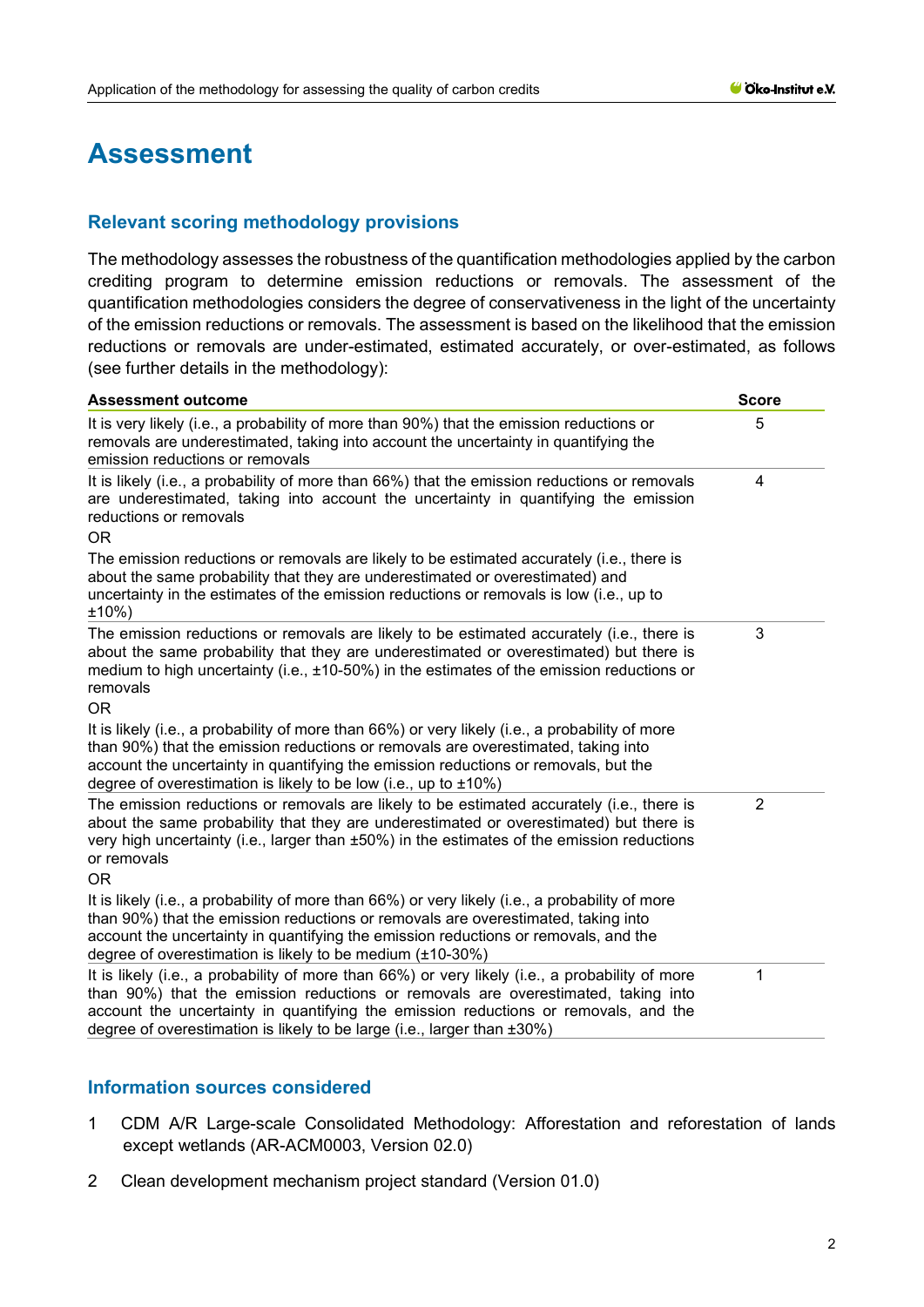- 3 Combined tool to identify the baseline scenario and demonstrate additionality in A/R CDM project activities (AR-TOOL02, Version 01)
- 4 Estimation of carbon stocks and change in carbon stocks of trees and shrubs in A/R CDM project activities (AR-TOOL14, Version 04.2)
- 5 Estimation of carbon stocks and change in carbon stocks in dead wood and litter in A/R CDM project activities (AR-TOOL12, Version 03.1)
- 6 Tool for estimation of change in soil organic carbon stocks due to the implementation of A/R CDM project activities (AR-TOOL16, Version 01.1.0)
- 7 Estimation of the increase in GHG emissions attributable to displacement of pre-project agricultural activities in A/R CDM project activity (AR-TOOL15, Version 02.0)
- 8 2006 IPCC Guidelines for National Greenhouse Gas Inventories, Chapter 5

The A/R Methodological Tool "Estimation of non-CO2 GHG emissions resulting from burning of biomass attributable to an A/R CDM project activity" is not considered, because this applies only to calculating emissions resulting from fire disturbance events. Application of this tool would result in a conservative estimate of reversals in the case of a fire disturbance (natural or otherwise).

## **Assessment outcome**

The quantification methodology is assigned a score of 4.

## **Justification of assessment**

#### **Project Type**

This assessment refers to the following project type:

"Establishment of a forest on non-forest land areas that are ecologically appropriate for forests, excluding naturally non-forested biomes and semi-natural grasslands as well as the boreal region due to albedo-effects. The forest will not be used for any commercial purposes, such as harvesting, but may be used for sustainable subsistence. The tree species composition is based on the natural forest type of the area. This project type does not include the restoration of marine coastal ecosystems, such as mangroves."

This is within the scope of the quantification methodology, as the methodology allows afforestation and reforestation of any land that does not fall into the category of wetland (Source 1).

#### **Selection of emission sources for calculating emission reductions or removals**

The AR-ACM0003 methodology explicitly identifies the following "sources, sinks, and reservoirs" relevant for quantifying net removals associated with reforestation projects: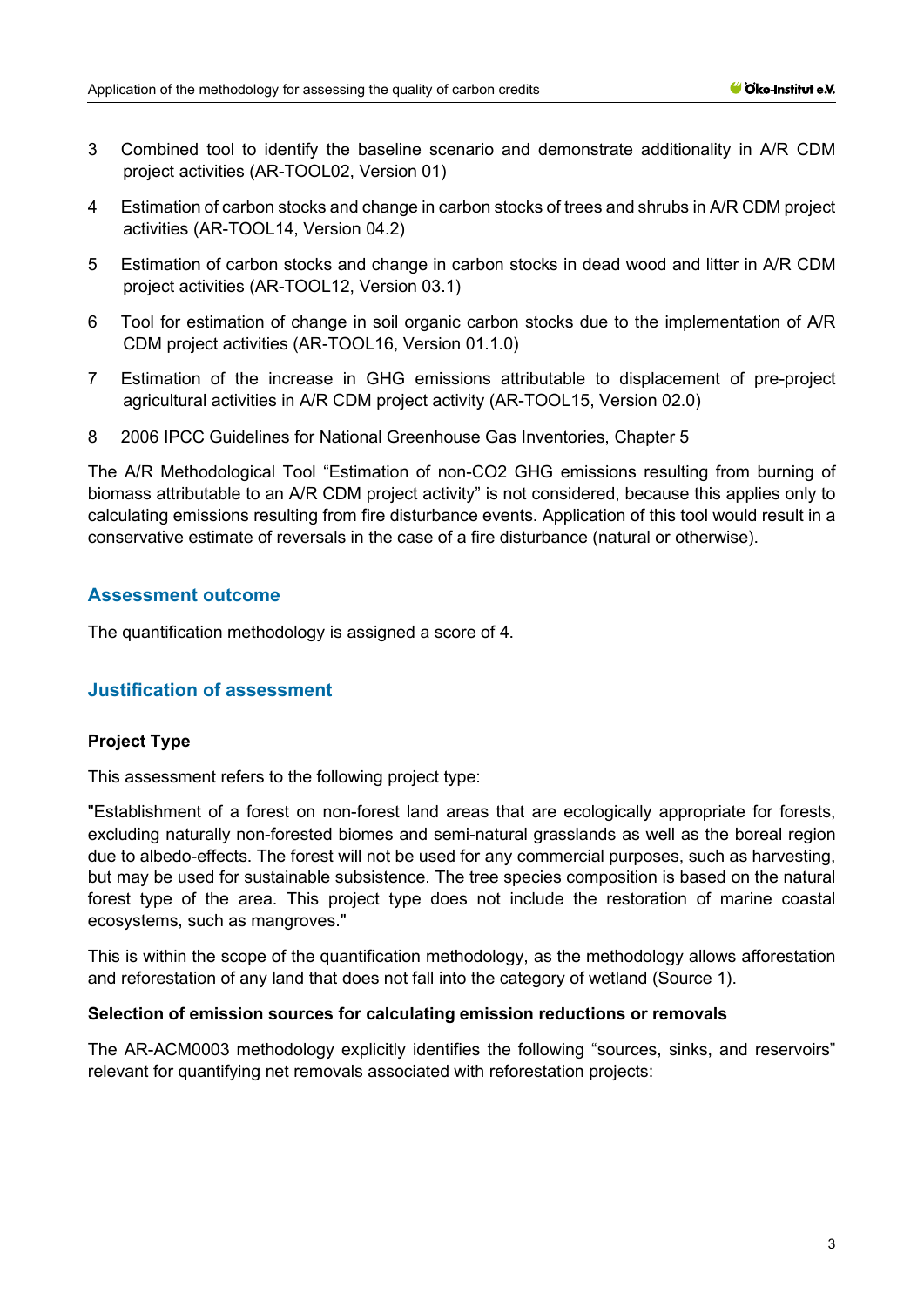| l anie T<br>Assessment of sources, sinks and reservoirs covered                                    |                                            |                                                                                                                                                                                                                                                                                       |  |
|----------------------------------------------------------------------------------------------------|--------------------------------------------|---------------------------------------------------------------------------------------------------------------------------------------------------------------------------------------------------------------------------------------------------------------------------------------|--|
| Source, sink, or reservoir                                                                         | Included in quantification<br>methodology? | <b>Relevant for this assessment?</b>                                                                                                                                                                                                                                                  |  |
| Above- and below-ground<br>biomass<br>(trees and shrubs)                                           | Yes                                        | Yes.<br>Primary source of removals from<br>the project activity. Also a potential<br>source of emissions at project<br>initiation.                                                                                                                                                    |  |
| Herbaceous vegetation                                                                              | No                                         | Yes.<br>Potential source of emissions at<br>project initiation.                                                                                                                                                                                                                       |  |
| Standing dead carbon (carbon in all<br>portions of dead, standing trees)                           | Optional                                   | Yes.<br>May be a reservoir of additional<br>stored carbon. Also a potential<br>source of emissions at project<br>initiation.                                                                                                                                                          |  |
| Lying dead wood carbon                                                                             | Optional                                   | Yes.<br>Could be a source of emissions at<br>site preparation; could also be a<br>reservoir of additional carbon<br>stored due to the project activity.                                                                                                                               |  |
| Litter and duff carbon (carbon in dead<br>plant material)                                          | Optional                                   | Yes.<br>Could be a source of emissions at<br>site preparation; could also be a<br>reservoir of additional carbon<br>stored due to the project activity.                                                                                                                               |  |
| Soil carbon                                                                                        | Optional                                   | Yes.<br>Could be source of emissions from<br>site preparation activities. Since<br>no harvesting is assumed for this<br>assessment, however, significant<br>effects on soil carbon are unlikely.<br>The methodology also assumes<br>project activities could increase<br>soil carbon. |  |
| Carbon in in-use forest products                                                                   | No                                         | No.<br>No harvesting assumed.                                                                                                                                                                                                                                                         |  |
| Forest product carbon in landfills                                                                 | No                                         | No.<br>No harvesting assumed.                                                                                                                                                                                                                                                         |  |
| Mobile combustion emissions from site<br>preparation activities                                    | No                                         | Yes.<br>Could be significant source of<br>emissions, depending on scale.                                                                                                                                                                                                              |  |
| Mobile<br>combustion<br>emissions<br>from<br>project<br>ongoing<br>operation<br>and<br>maintenance | No                                         | No.<br>Likely insignificant since the<br>assessed project type involves no<br>harvesting.                                                                                                                                                                                             |  |
| Stationary combustion emissions from<br>ongoing<br>project<br>operation<br>and<br>maintenance      | No.                                        | No.<br>Not likely to differ from baseline.                                                                                                                                                                                                                                            |  |

## **Table 1 Assessment of sources, sinks and reservoirs covered**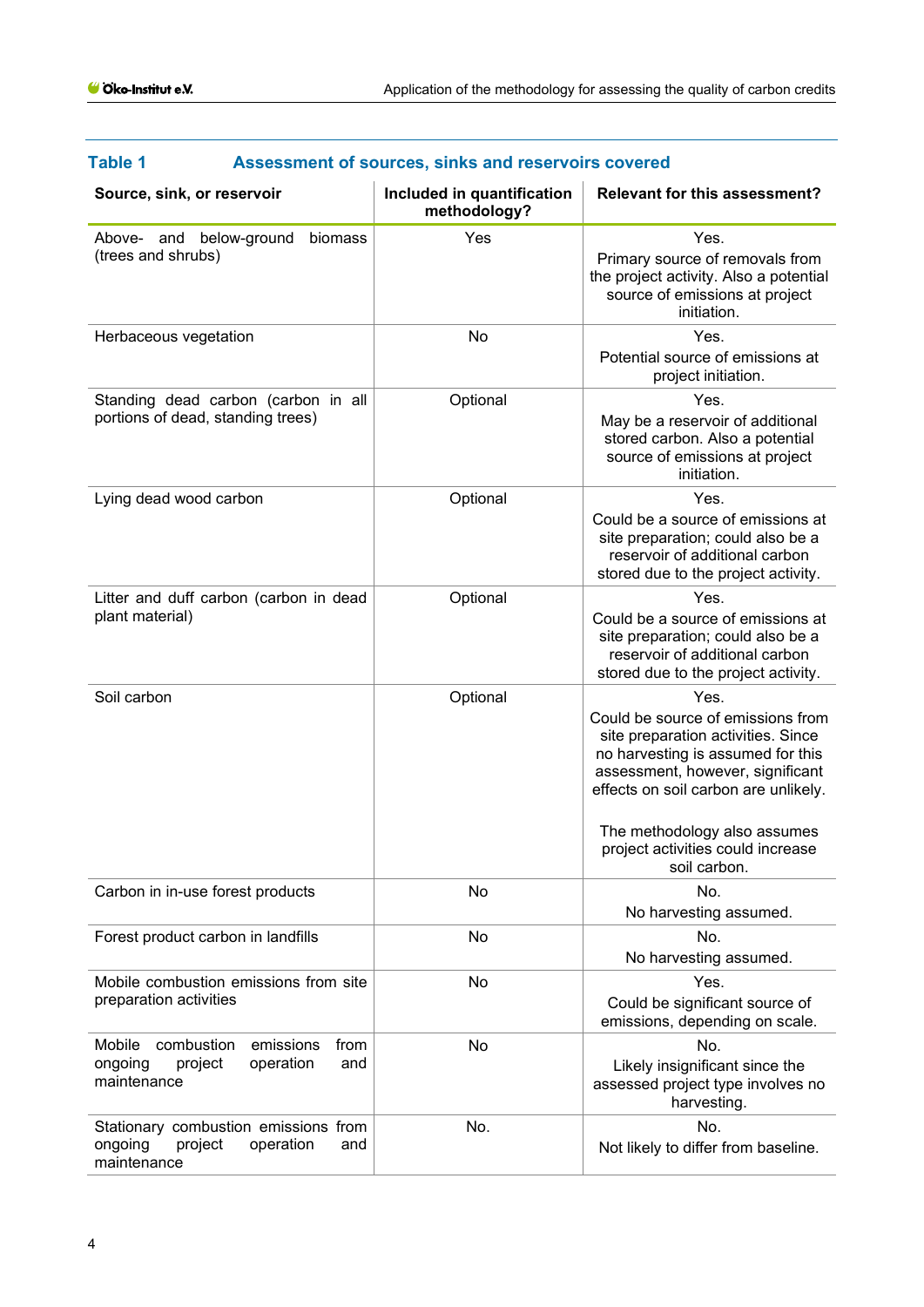| Emissions from clearing of forest land<br>outside the project area                          | Yes.<br>Afforestation on land<br>currently used for grazing or<br>growing crops may cause<br>displacement of these<br>activities to other lands,<br>leading to a reduction in<br>carbon stocks on those<br>lands (e.g., due to clearing<br>of trees and shrubs). | Yes.<br>Significant potential source of<br>leakage. |
|---------------------------------------------------------------------------------------------|------------------------------------------------------------------------------------------------------------------------------------------------------------------------------------------------------------------------------------------------------------------|-----------------------------------------------------|
| Emissions/removals from changes in<br>harvesting on forest land outside the<br>project area | No.                                                                                                                                                                                                                                                              | No.<br>No harvesting is assumed.                    |

The methodology defines a reasonably comprehensive GHG assessment boundary for this project type. However, some possibly significant sources of emissions – such as mobile combustion emissions from road buildings and site preparation activities – are excluded, while certain carbon reservoirs that could be the source of emissions are only included at the discretion of project developers. The methodology explicitly excludes emissions "resulting from removal of herbaceous vegetation, combustion of fossil fuel, fertilizer application, use of wood, decomposition of litter and fine roots of N-fixing trees, construction of access roads within the project boundary, and transportation attributable to the project activity" (Source 1). Excluding these sources – along with lying dead wood, litter and duff, and soil carbon pools at a project developer's discretion – could result in some overestimation of emission reductions/removals if, for example, heavy site preparation is involved. This is assessed further below.

#### **Determination of baseline emissions**

The methodology requires project owners to conduct an assessment of possible baseline scenario alternatives, using the "Combined tool to identify the baseline scenario and demonstrate additionality in A/R CDM project activities" (Source 3). Alternatives must include continuation of pre-project land use, forestation without being registered as a CDM activity (i.e., BAU forestation), and BAU increase in forest cover (partial forestation) due to legal requirements or common practice activities (paragraph 9 of the tool).

The associated tool for "estimation of carbon stocks and change in carbon stocks of trees and shrubs in A/R CDM project activities" (Source 4) is applied to determined baseline carbon stocks. For a number scenarios and conditions, it is acceptable to assume that there will be zero change in baseline carbon stocks (see paragraphs 11 and 12 in the tool). These conditions mostly appear conservative, though some subjectivity and uncertainty could be involved in demonstrating their applicability and in asserting that they will continue in the future (e.g., periodic land-use cycles involving slash-and-burn or clearing-regrowing cycles – paragraph 12(f)).

Pre-existing trees and shrubs must be identified and monitored to ensure that they are not lost due to project activities, and are excluded from estimations of carbon stock growth due to the project activity (Source 4, section 5, paragraph 11). If project activities disturb pre-existing trees and shrubs, these emissions must be accounted for.

Possible concerns here include:

• While existing legal requirements must be reflected at the time the project is initiated, there appear to be no provisions for updating the baseline if new legal requirements (or incentives) are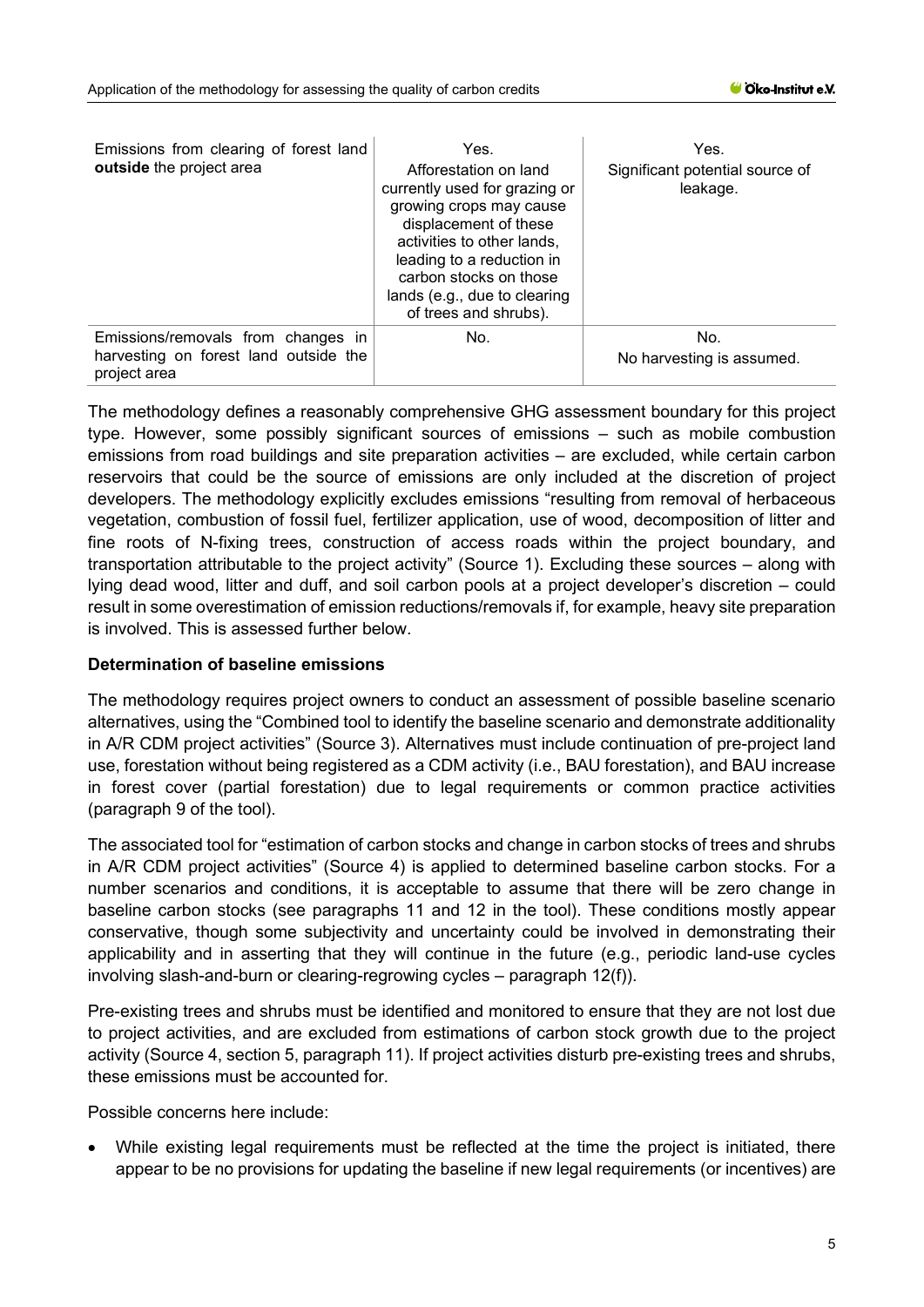adopted – or there are changes to common practice in the area – such that tree planting on the project area could be expected in the baseline. The risk here is difficult to assess generically. However, given a crediting period of up to 30 years, assuming continuation of pre-project activities (e.g., ongoing clearing and regrowing without any change in practice, legal requirements, or incentives) may not be conservative in all cases. This would need to be assessed on a project-by-project basis.

• Finally, related to this, there are no provisions for anticipating in the baseline the possible effects of meeting NDC or LEDS targets.

## **Determination of project emissions**

The methodology quantifies net project removals by quantifying the change in carbon stocks in required and optionally selected carbon pools: trees, shrubs, dead wood, litter, and soils (Source 1). If total carbon stocks decrease due to fire, then non- $CO<sub>2</sub>$  emissions from combustion of biomass must also be estimated.

The methodology explicitly excludes the following potential sources of project emissions from quantification: GHG emissions resulting from removal of herbaceous vegetation, combustion of fossil fuel, fertilizer application, use of wood, decomposition of litter and fine roots of N-fixing trees, construction of access roads within the project boundary, and transportation attributable to the project activity. These sources are deemed insignificant and therefore accounted as zero. For most project activities, this may be a reasonable assumption. However, certain sources – like fertilizer use, road building, and transportation emissions could conceivably be significant for some projects, depending on circumstances.

The methodology also (effectively) assumes that net emissions due to site preparation from optional carbon pools (dead wood, litter, and soils) will be insignificant. Rather, the default assumption is that project activities may lead to significant *increases* in the carbon in these pools (i.e., net removals), and therefore project proponents may choose to include their quantification as a basis for generating credits. This approach could potentially overlook significant emissions, primarily from dead wood and (especially) soil carbon due to site preparation or other project activities. In cases where such emissions occur, project owners could choose not to account for them.

This risk is minimized for soil carbon, however, because the methodology excludes project activities that take place on wetlands, and excludes projects where soil disturbances cover more than 10% of the project area on land that: (1) contains organic soils; or (2) was subject to certain land-use and management practices that applied carbon inputs (such as manure). Guidance for making a determination for (2) is obtained from the 2006 IPCC Guidelines for National Greenhouse Gas Inventories; however, some subjectivity may be involved in assessing prior practice and input levels.

Changes in carbon stocks in trees, shrubs, and optional carbon pool are quantified using prescribed sampling and measurement approaches, including appropriate stratification. Where increments in tree and shrub carbon stocks are difficult to measure (e.g., because insufficient time has passed to cost-effectively obtain a statistically significant measurement of change), project proponents have the option to make a determination of "no decrease" in the relevant carbon pool, backed by remote sensing or other monitoring methods. Risks of overestimation in this case would be minimal.

For dead wood and litter, measurements or conservative defaults may be used to estimate carbon. Default approaches correlate carbon in these pools to live tree cover, and are based on the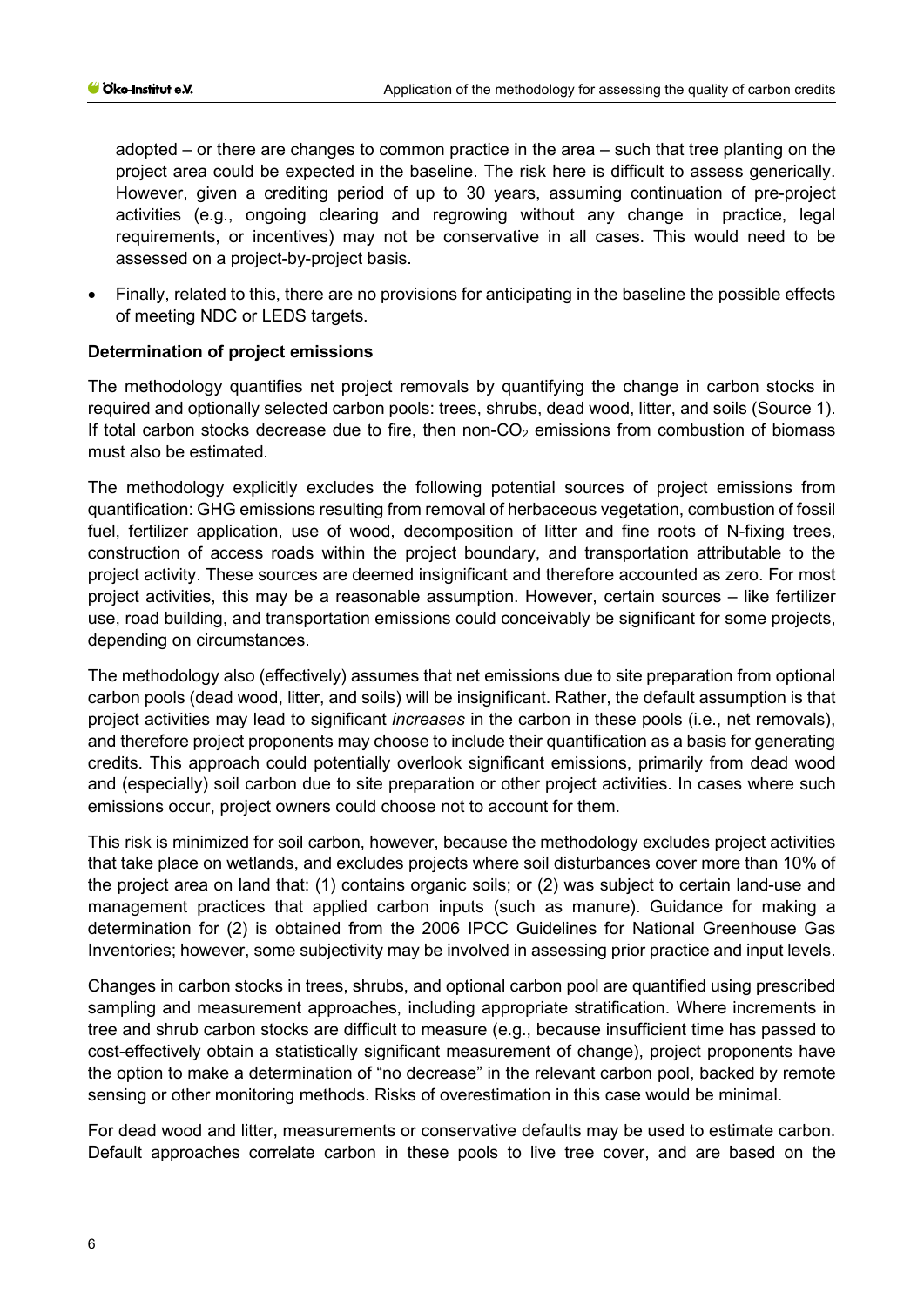assumption that no removal of dead wood and litter occurs. Some (minor) risk of overestimation may occur if this assumption does not hold and/or is not sufficiently verified.

Estimation of the increase in soil organic carbon (SOC) is based on the assumption that "implementation of an A/R CDM project activity increases the SOC content of the lands from the preproject level to the level that is equal to the steady-state SOC content under native vegetation." The approach uses default reference levels for SOC in different types of soils and regions under native vegetation. Initial SOC is determined using these same defaults, adjusted using additional default discount factors to determine (typical) starting SOC values based on baseline land use, management, and nutrient input regimes. This is a highly "standardized" approach (little to no actual measurement is involved). This reduces costs given the significant effort required to measure SOC. However, whether the results are conservative is difficult to determine without knowing more about project-specific circumstances. For the project type being assessed here (which involves planting of native tree species), it is likely to be reasonably conservative.

Finally, for measurements used in the estimation of carbon stocks and/or changes in carbon stocks (including in trees and shrubs, and possibly litter and dead wood), an "uncertainty discount" is applied whenever uncertainty (defined using a 90% confidence interval) exceeds 10% of the mean value. The discount increases in graduated fashion depending on how large the uncertainty is compared to the mean value. If uncertainty exceeds 30% of the mean value, the discount is 100%. This helps to ensure that project carbon stocks (and carbon stock increases) are not overestimated. However, if applied to baseline (pre-existing) trees and shrubs, and these trees and shrubs are removed due to the project activity (e.g., during site preparation), the uncertainty discount could result in an underestimation of emissions (or an overestimation of net carbon removals). The methodology seems largely premised on the idea that removal of trees and shrubs will not happen (see section 5 of the tool for "estimation of carbon stocks and change in carbon stocks of trees and shrubs in A/R CDM project activities" – Source 4). However, such clearing is not ruled out, and the methodology does not seem to explicitly prohibit the use of an uncertainty discount (or require applying an uncertainty multiplier) in cases where projects must measure baseline carbon stocks.

#### **Determination of leakage emissions**

Leakage associated with reforestation projects can occur if reforestation displaces other land uses, e.g., by converting agricultural land to forest land, leading to a displacement of agricultural production. Leakage must be calculated using the tool for "Estimation of the increase in GHG emissions attributable to displacement of pre-project agricultural activities in A/R CDM project activity" (Source 7).

Under the tool, agricultural activities are assumed to be displaced to other forested land areas on a one-for-one basis. That is, if 10 hectares of land in the project area were previously used for cropland, then it is assumed that 10 hectares of forest land will be cleared elsewhere to accommodate the displacement of cropping activity. This may or may not be conservative, depending on circumstances. On the margin, net agricultural activity may decline if there are costs associated with shifting to other land areas, which could lead to less than one-for-one displacement of other forest land. On the other hand, if receiving land areas are less productive, this could lead to clearing of *more* forest land than the area that was planted in trees. The actual net effect would be hard to determine without knowing project-specific circumstances (and even so, may be hard to estimate).

Some exceptions are made for displacement of grazing activities, e.g., displacement of project area grazing to other grassland areas that are capable of supporting more intense grazing. These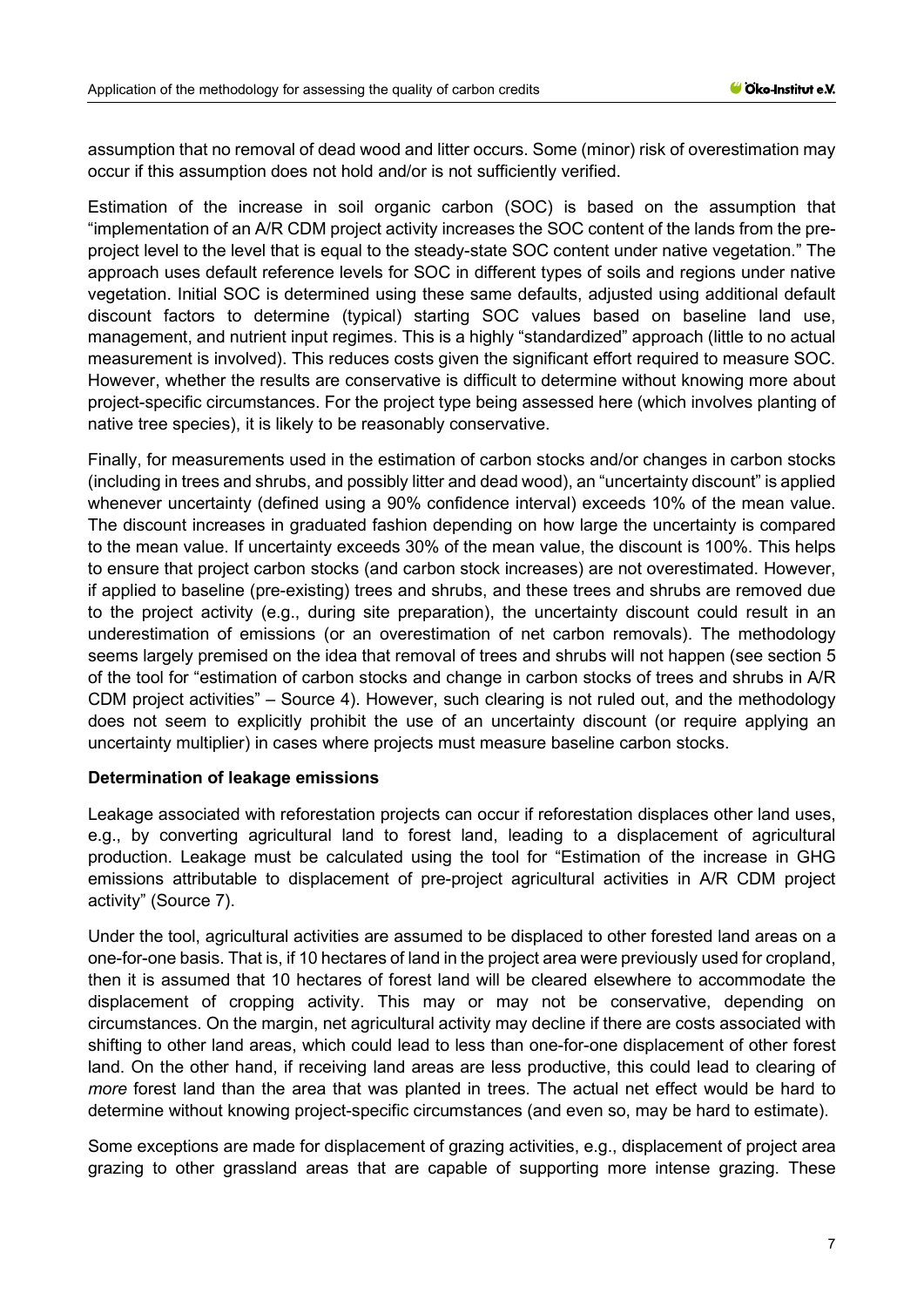exceptions are reasonable. However, determining to where pre-existing grazing activities are displaced may be subject to uncertainty (it may be difficult to monitor in some cases), which could make application of these exceptions somewhat subjective.

The amount of carbon that is emitted from receiving land areas is determined either through direct measurement (assuming project proponents can determine where these areas are located) or through use of IPCC default numbers for average forest carbon stocks in different regions and countries (i.e., using Table 3A.1.4 of the IPCC Good Practice Guidance for Land Use, Land-Use Change and Forestry (IPCC 2003)). Again, it is difficult to determine *a priori* whether the approach is conservative. There could easily be uncertainty in trying to determine precisely where agricultural activities are displaced to, and therefore whether a measurement approach is accurate or conservative. When using defaults, however, it is difficult to know without further information whether they would be conservative for a specific project.

#### **Summary and conclusion**

The following Table 2 summarizes the assessment. For each of the previously discussed elements it derives the potential impact on removal quantification.

| <b>Table 2</b><br>Relevant elements of assessment and qualitative ratings                       |                                                                             |                                                                                                |                                                                          |  |
|-------------------------------------------------------------------------------------------------|-----------------------------------------------------------------------------|------------------------------------------------------------------------------------------------|--------------------------------------------------------------------------|--|
| <b>Element</b>                                                                                  | <b>Fraction of projects</b><br>affected by this<br>element <sup>1</sup>     | Average degree of<br>under- or<br>overestimation<br>where element<br>materializes <sup>2</sup> | Variability among projects<br>where element<br>materializes <sup>3</sup> |  |
| Elements potentially overestimating emission reductions/removals                                |                                                                             |                                                                                                |                                                                          |  |
| OE1 Lack of required<br>baseline adjustment to<br>reflect any changes in<br>legal requirements, | Medium<br>(depends on project<br>context and length of<br>crediting period) | Unknown<br>(depends on the<br>nature of<br>requirements,                                       | High<br>(could be up to 100%, for<br>example, if afforestation           |  |

<span id="page-7-0"></span><sup>1</sup> This parameter refers to the likely fraction of individual projects (applying the same methodology) that are affected by this element, considering the potential portfolio of projects. "Low" indicates that the element is estimated to be relevant for less than one third of the projects, "Medium" for one to two thirds of the projects, "High" for more than two third of the projects, and "All" for all of the projects. "Unknown" indicates that no information on the likely fraction of projects affected is available.

<span id="page-7-1"></span><sup>&</sup>lt;sup>2</sup> This parameter refers to the likely average degree / magnitude to which the element contributes to an over- or underestimation of the total emission reductions or removals for those projects for which this element materializes (i.e., the assessment shall not refer to average over- or underestimation resulting from all projects). "Low" indicates an estimated deviation of the calculated emission reductions or removals by less than 10% from the actual (unknown) emission reductions or removals, "Medium" refers to an estimated deviation of 10 to 30%, and high refers to an estimated deviation larger than 30%. "Unknown" indicates that it is likely that the element contributes to an over- or underestimation (e. g. overestimation of emission reductions in case of an omitted project emission source) but that no information is available on the degree / magnitude of over- or underestimation. Where relevant information is available, the degree of over- or underestimation resulting from the element may be expressed through a percentage range.

<span id="page-7-2"></span>This refers to the variability with respect to the element among those projects for which the element materializes. "Low" means that the variability of the relevant element among the projects is at most ±10% based on a 95% confidence interval. For example, an emission factor may be estimated to vary between values from 18 and 22 among projects, with 20 being the mean value. "Medium" refers to a variability of at most ±30%, and "High" of more than ±30%.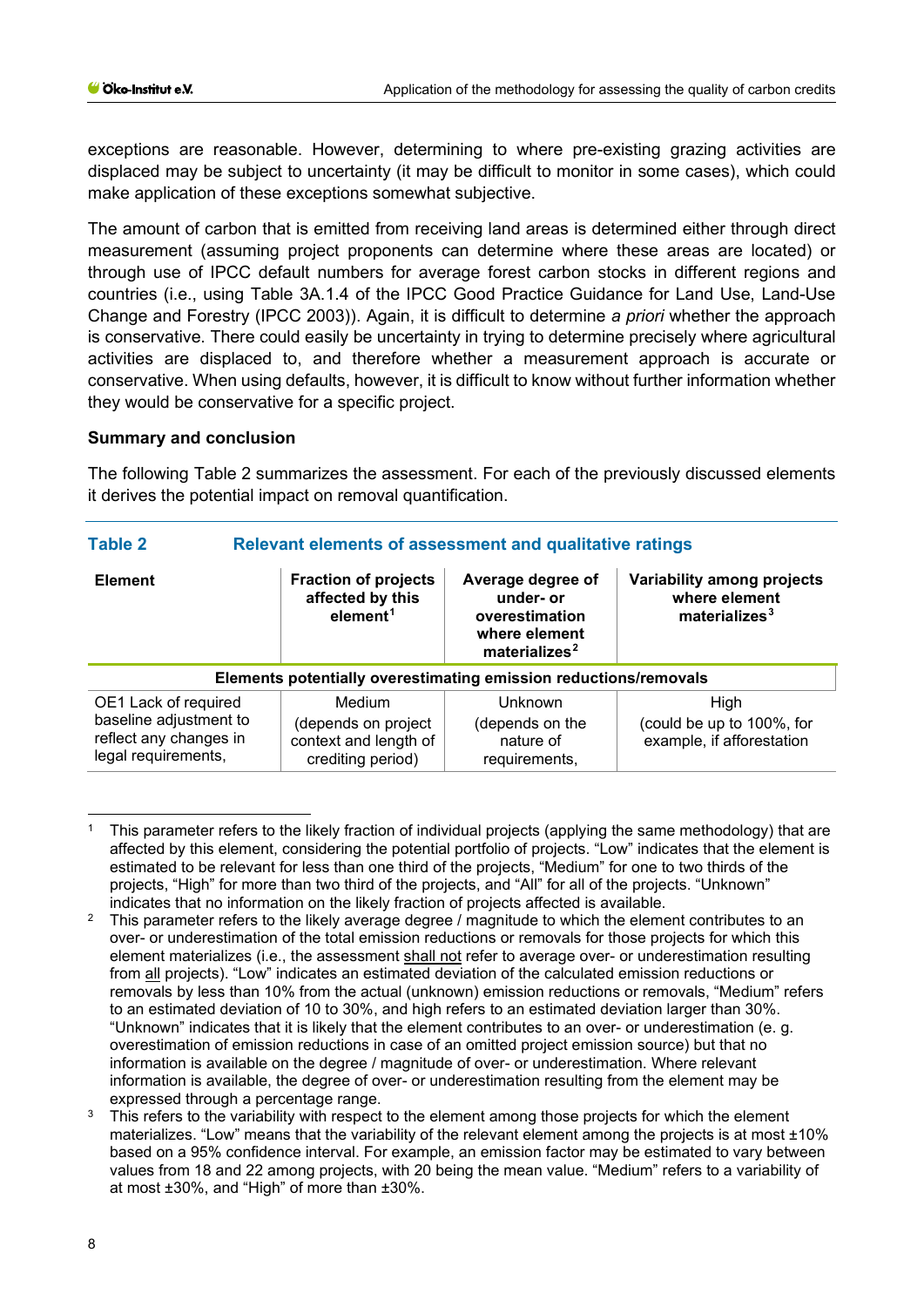| incentives, or common<br>practice                                                                                                                  |                                                                                                                                                                                                                                                                                                                                                               | incentives, common<br>practice)                                   | occurs in the baseline but<br>simply at a later date)                                                                  |
|----------------------------------------------------------------------------------------------------------------------------------------------------|---------------------------------------------------------------------------------------------------------------------------------------------------------------------------------------------------------------------------------------------------------------------------------------------------------------------------------------------------------------|-------------------------------------------------------------------|------------------------------------------------------------------------------------------------------------------------|
| OE2 Exclusion of multiple<br>potential fossil and<br>biogenic emission<br>sources associated with<br>site preparation and/or<br>project activities | Low<br>(methodology<br>assumes these are<br>immaterial for all<br>projects; for a small<br>number, however,<br>they could be<br>significant)                                                                                                                                                                                                                  | Low                                                               | Medium                                                                                                                 |
| OE3 Application of<br>uncertainty discounts<br>when measuring pre-<br>existing carbon stocks<br>that are removed due to<br>project activities      | Low                                                                                                                                                                                                                                                                                                                                                           | Low                                                               | Low                                                                                                                    |
|                                                                                                                                                    |                                                                                                                                                                                                                                                                                                                                                               | Elements potentially underestimating emission reductions/removals |                                                                                                                        |
| UE1 Application of<br>uncertainty discounts<br>when measuring carbon<br>stocks in project trees<br>and shrubs                                      | Medium<br>(depends on how<br>many projects have<br>10% or greater<br>sampling error)                                                                                                                                                                                                                                                                          | Low                                                               | High<br>(Depends on measurement<br>precision; where precision is<br>low, the degree of<br>underestimation may be high) |
|                                                                                                                                                    |                                                                                                                                                                                                                                                                                                                                                               | <b>Elements with unknown impact</b>                               |                                                                                                                        |
| U1 Allowing optional (not<br>required) accounting of<br>dead wood, litter, and soil<br>organic carbon                                              | Unknown<br>(The methodology's<br>default assumption is<br>that projects are likely<br>to increase carbon in<br>these pools; the risk,<br>however, is that<br>project owners will<br>only include them if<br>there is an increase,<br>and exclude them in<br>cases where a<br>decrease occurs. The<br>latter would result in<br>overestimation of<br>removals) | Low                                                               | Low                                                                                                                    |
| U2 Allowed use of default<br>calculations to estimate<br>carbon in litter and dead<br>wood                                                         | Unknown<br>(the defaults may be<br>conservative, but<br>they depend on<br>monitoring to ensure<br>no removal of these<br>carbon pools occurs)                                                                                                                                                                                                                 | Low                                                               | Low                                                                                                                    |
| U3 Standardized<br>approach to determining<br>soil organic carbon<br>increases                                                                     | Unknown                                                                                                                                                                                                                                                                                                                                                       | Low                                                               | Medium                                                                                                                 |
| U4 Methods to determine<br>leakage emissions                                                                                                       | Unknown                                                                                                                                                                                                                                                                                                                                                       | Medium                                                            | High                                                                                                                   |